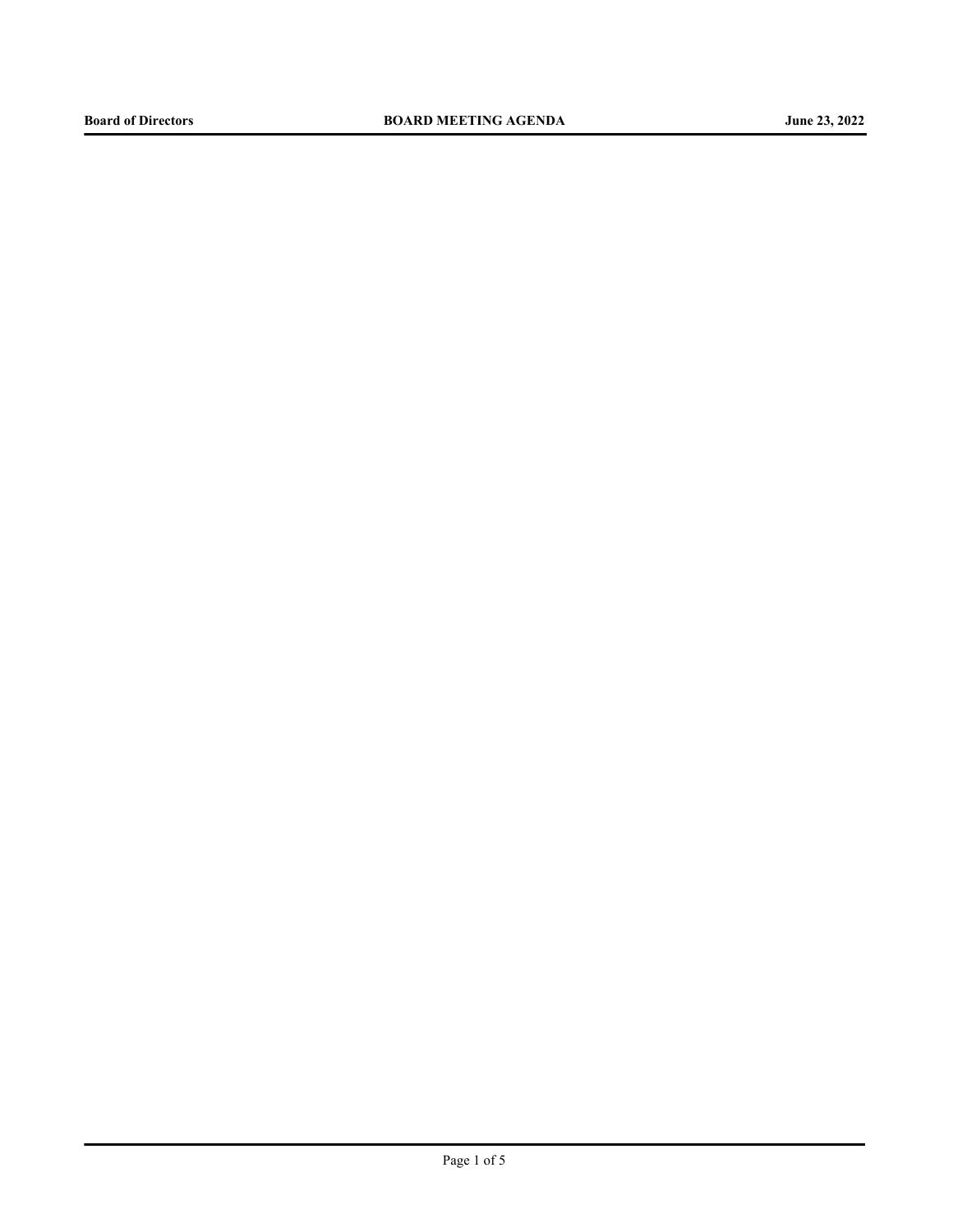SAN FRANCISCO BAY AREA RAPID TRANSIT DISTRICT 2150 Webster Street, P. O. Box 12688, Oakland, CA 94604-2688

BOARD MEETING AGENDA June 23, 2022 9:00 a.m.

A regular meeting of the Board of Directors will be held at 9:00 a.m. on Thursday, June 23, 2022. The meeting will be an in-person meeting held at the El Cerrito del Norte BART Station, 6400 Cutting Boulevard, El Cerrito, California 94530 (meet at the southern entrance to the Station, across from Hill Street). Please note that there will NOT be a virtual or teleconference option for public participation in the meeting. Masks are required in the paid areas of the station. Masks are strongly recommended in all other areas.

The Board Meeting will NOT be live-streamed or archived online.

Agenda materials will be available via Legistar at https://bart.legistar.com

If you wish to make a public comment:

1) Submit written comments via email to board.meeting@bart.gov, using "public comment" as the subject line. Your comment will be provided to the Board and will become a permanent part of the file. Please submit your comments as far in advance as possible. Emailed comments must be received before 4:00 p.m. on June 22, 2022, in order to be included in the record.

2) Attend the meeting in person and provide comments when provided the opportunity to do so.

Public comment is limited to three (3) minutes per person.

Any action requiring more than a majority vote for passage will be so noted.

Items placed under "consent calendar" are considered routine and will be received, enacted, approved, or adopted by one motion unless a request for removal for discussion or explanation is received from a Director or from a member of the audience.

Please refrain from wearing scented products (perfume, cologne, after-shave, etc.) to this meeting, as there may be people in attendance susceptible to environmental illnesses.

BART provides service/accommodations upon request to persons with disabilities and individuals who are limited English proficient who wish to address BART Board matters. A request must be made within one and five days in advance of Board meetings, depending on the service requested. Please contact the Office of the District Secretary at 510-464-6083 for information.

Rules governing the participation of the public at meetings of the Board of Directors and Standing Committees are available for review on the District's website (http://www.bart.gov/about/bod).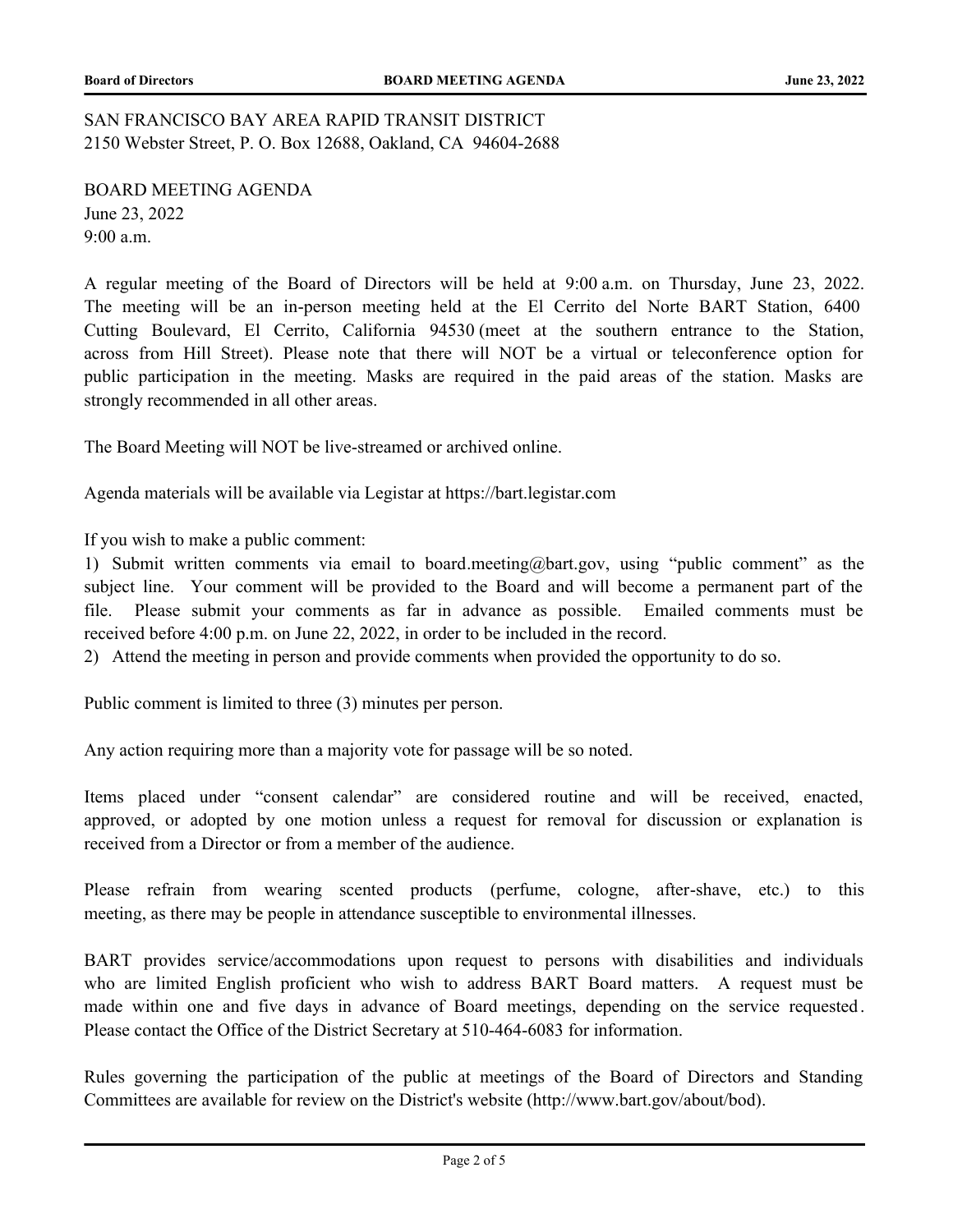Meeting notices and agendas are available at bart.legistar.com; via email (https://cloud.info.bart.gov/signup); or via regular mail upon request submitted to the District Secretary.

Complete agenda packets (in PDF format) are generally available for review at bart.legistar.com no later than 48 hours in advance of the meeting.

Please submit your requests to the District Secretary via email to BoardofDirectors@bart.gov; in person or U.S. mail at 2150 Webster Street, 10th Floor, Oakland, CA 94612; or telephone 510-464-6083.

April B. A. Quintanilla Acting District Secretary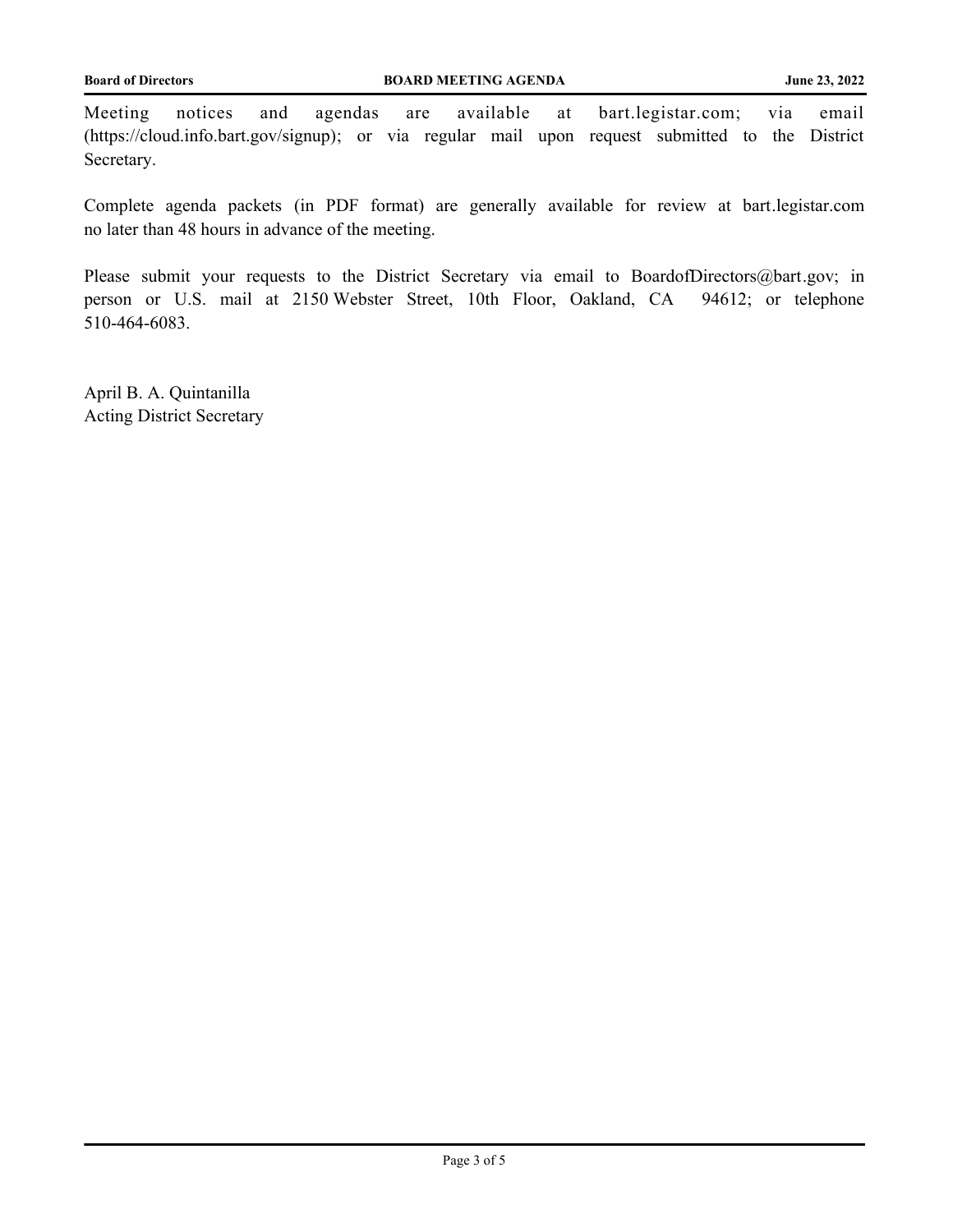### Regular Meeting of the

# BOARD OF DIRECTORS

The purpose of the Board Meeting is to consider and take such action as the Board may desire in connection with:

#### 1. CALL TO ORDER

The Board Meeting will be called to order outside the southern entrance to the El Cerrito del Norte BART Station, across from Hill Street.

- A. Roll Call.
- 2. REPORT OF THE BOARD PRESIDENT
- 3. CONSENT CALENDAR
	- A. Senate Bill 917 (Becker) Seamless Transit Transformation Act. Board requested to authorize. [\(Materials are expected to be available on Wednesday, June 22, 2022.\)](http://bart.legistar.com/gateway.aspx?m=l&id=/matter.aspx?key=2716)

```
Attachments: Senate Bill 917 (Becker) – Seamless Transit Transformation
   Act – Memo
   Senate Bill 917 (Becker) – Seamless Transit Transformation 
   Act – Bill Packet
```
#### 4. PUBLIC COMMENT - l5 Minutes

(An opportunity for members of the public to address the Board of Directors on matters under their jurisdiction and not on the agenda. Public comment is limited to three (3) minutes per person.)

- 5. GENERAL MANAGER'S REPORT
- A. Report of Activities, including Updates of Operational, Administrative, and Roll Call for Introductions Items.
- 6. INTRODUCTION OF SPECIAL GUESTS
- A. John Gioia, District 1 Supervisor, Contra Costa County Board of Supervisors.
- B. Gabe Quinto, Mayor of The City of El Cerrito.
- C. Chris Kelley, Council Member, City of Hercules and Chair, Contra Costa Transportation Authority Board.